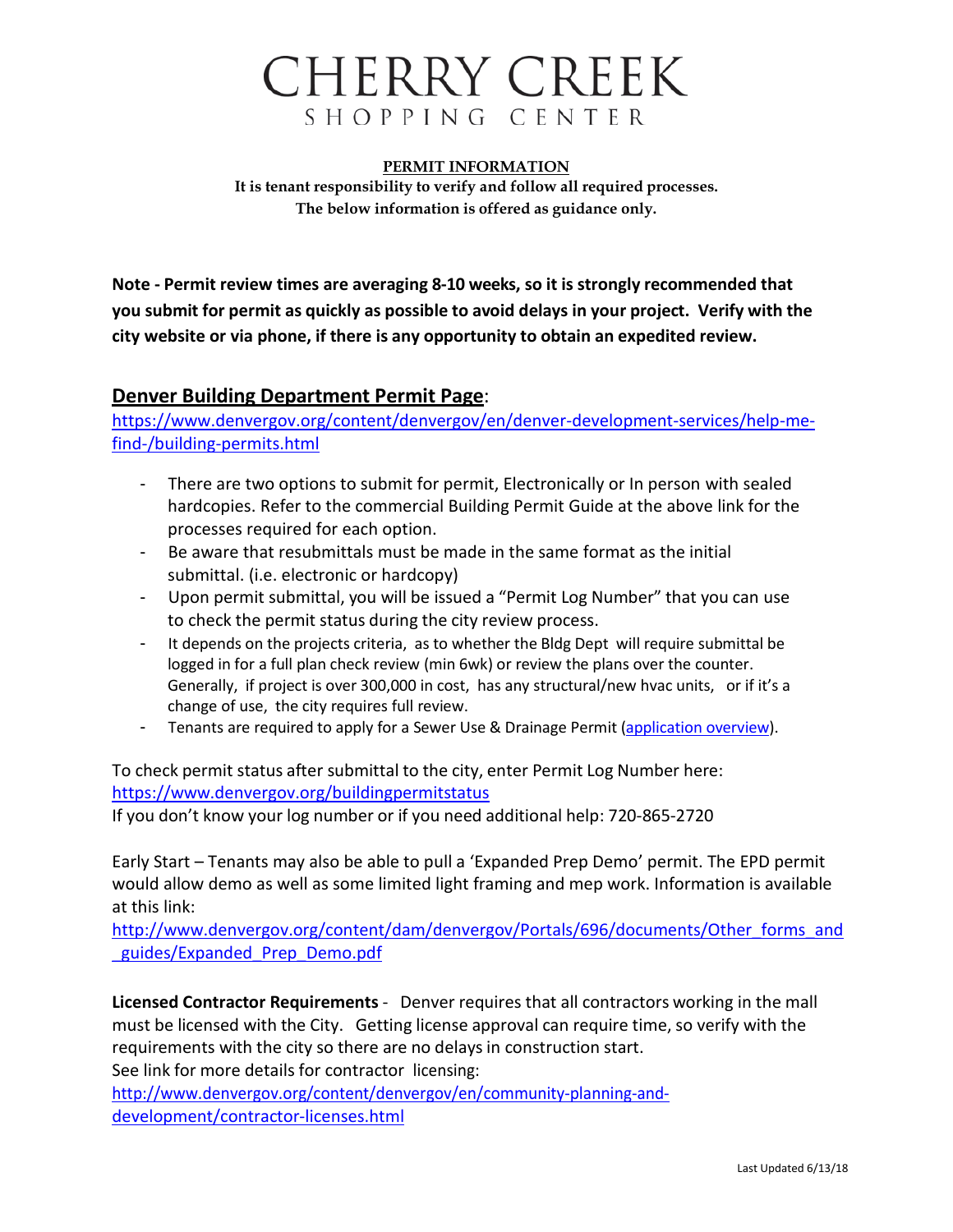# CHERRY CREEK SHOPPING CENTER

#### **PERMIT INFORMATION**

**It is tenant responsibility to verify and follow all required processes. The below information is offered as guidance only.**

### **Fire Alarm / Sprinkler Permits**:

Review times for Fire Alarm and Sprinkler are lengthy. Again it is strongly recommended that you submit for FA and SPR permits at the same time the construction permit to avoid delays. The city will not allow any work to commence until the FA approval is issued.

Fire Alarm:

- Intermountain Electric, Dan Hutton C 303-598-6358 O 303-733-7248 [dhutton@imelect.com](mailto:dhutton@imelect.com)
- The mall uses a Honeywell brand fire alarm system, which requires a specific process for drawings and permitting. You must use the mall required contractor, Intermountain Electric (IME), for drawings and FA work.
- IME will forward tenant layout drawings to Honeywell for drawing production, which will take 6-8weeks, after which IME will submit for fire alarm permit.
- Permit review time with fire department is 4-6 weeks.

Sprinkler:

- Mountain States Fire Protection, Marvin Heath C 720-273-8259 O 303-778-8193 [Marvin@MtnStatesFirePro.com](mailto:Marvin@MtnStatesFirePro.com)
- Fire Department does the sprinkler review, 5-7wk review. There are evening reviews and weekend inspections available for a fee. Verify process with the city

Expediting Services can help the permit process, by assisting tenant's architect with the submittal for city review. Utilizing expeditor experienced with the Denver city processes is strongly recommended.

Service First Permits Andrew S. Fairbairn, Principal 414 14<sup>th</sup> Street., Suite 500 Denver, CO, 80202 Denver: 303-263-9327 California: 925-872-9081 [andrew@s1permits.com](mailto:andrew@s1permits.com)

Permit Advisors Shawn J Smith 8370 Wilshire Blvd Suite 330, Beverly Hills, CA 90211 t 310-275-7774 [shawn@permitadvisors.com](mailto:shawn@permitadvisors.com)